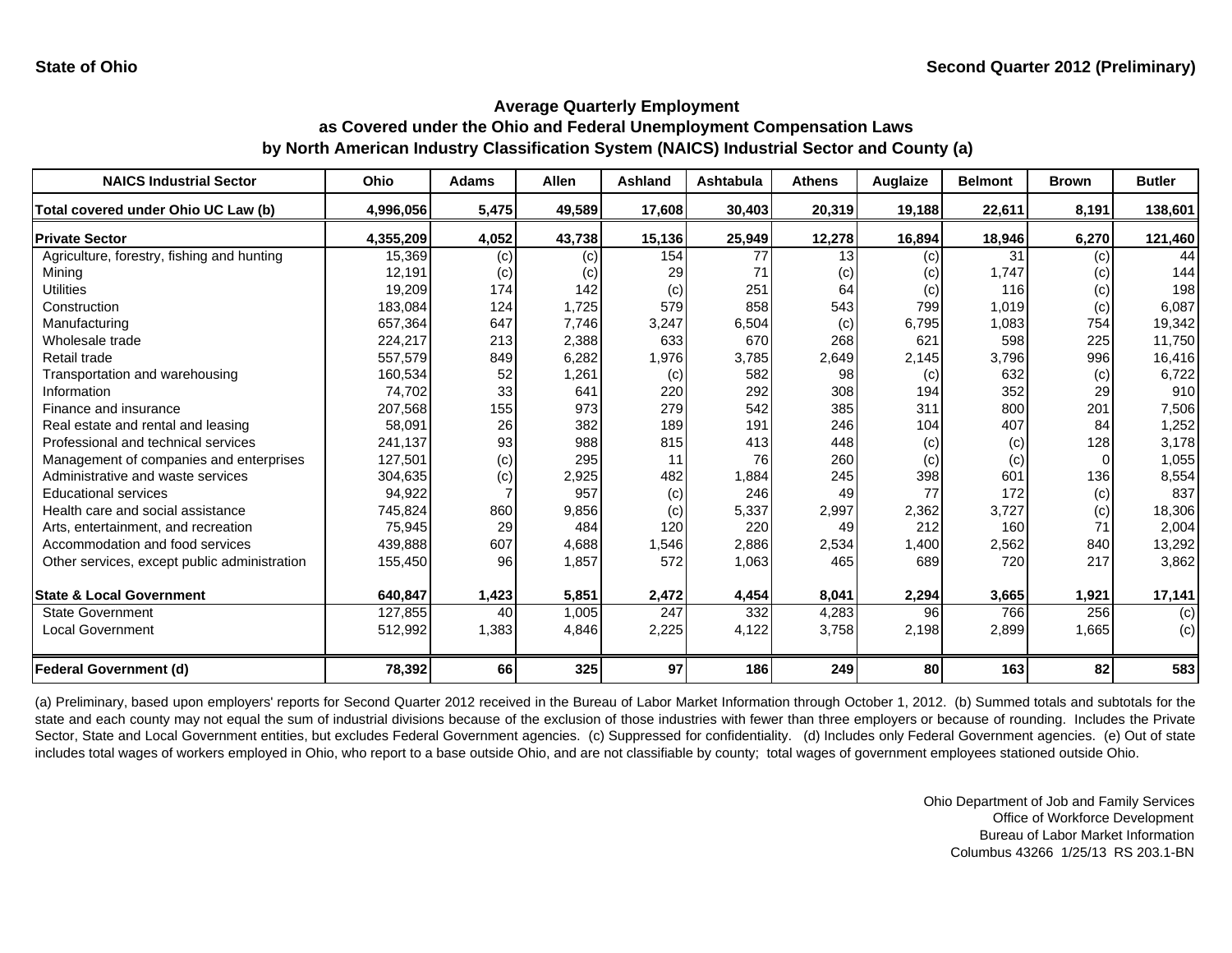| <b>NAICS Industrial Sector</b>               | Carroll  | Champaign | <b>Clark</b> | <b>Clermont</b> | <b>Clinton</b> | Columbiana | Coshocton | Crawford | Cuyahoga | <b>Darke</b>    |
|----------------------------------------------|----------|-----------|--------------|-----------------|----------------|------------|-----------|----------|----------|-----------------|
| Total covered under Ohio UC Law (b)          | 5,822    | 9,628     | 48,144       | 53,295          | 15,508         | 29,819     | 10,282    | 13,598   | 685,548  | 17,802          |
| <b>Private Sector</b>                        | 4,880    | 7,781     | 41,477       | 46,083          | 13,334         | 25,312     | 8,755     | 11,782   | 609,292  | 15,615          |
| Agriculture, forestry, fishing and hunting   | 25       | (c)       | 473          | (c)             | (c)            | 128        | 59        | (c)      | 250      | (c)             |
| Mining                                       | 137      | (c)       | 48           | (c)             | (c)            | 133        | 130       | (c)      | 318      | (c)             |
| <b>Utilities</b>                             | 39       | (c)       | (c)          | 460             | (c)            | 143        | 406       | (c)      | 1,357    | 52              |
| Construction                                 | 309      | 243       | 1,029        | 2,580           | 235            | 953        | 198       | 368      | 19,621   | 903             |
| Manufacturing                                | 1,231    | 2,750     | 6,820        | 5,617           | 3,179          | 5,617      | 2,455     | 3,780    | 70,307   | 4,266           |
| Wholesale trade                              | 138      | 409       | (c)          | 2,091           | (c)            | 953        | 133       | 530      | 33,326   | 701             |
| Retail trade                                 | 825      | 1,085     | 5,513        | 8,946           | 1,554          | 4,203      | ,233      | 1,288    | 62,203   | 1,949           |
| Transportation and warehousing               | 204      | (c)       | 2,640        | 2,270           | 2,264          | 942        | 298       | (c)      | 19,110   | 1,001           |
| Information                                  | 38       | 85        | 268          | 1,087           | 317            | 127        | 69        | 38       | 12,857   | 123             |
| Finance and insurance                        | 73       | 196       | 2,749        | 2,696           | 466            | 599        | 238       | 581      | 38,182   | 552             |
| Real estate and rental and leasing           | 48       | 74        | 481          | 828             | 150            | 270        | 56        | 89       | 12,553   | 102             |
| Professional and technical services          | 103      | 220       | 888          | 2,080           | 180            | 477        | 210       | 451      | 42,830   | (c)             |
| Management of companies and enterprises      | $\Omega$ | (c)       | 846          | 411             | 177            | 141        | 16        | (c)      | 21,312   | (c)             |
| Administrative and waste services            | 105      | (c)       | 2,141        | 2,409           | 382            | 1,379      | 476       | (c)      | 44,835   | 487             |
| <b>Educational services</b>                  | $\Omega$ | 210       | 780          | 511             | (c)            | 238        | (c)       | (c)      | 20,680   | 54              |
| Health care and social assistance            | 696      | 945       | 7,835        | 5,363           | (c)            | 5,050      | (c)       | (c)      | 124,332  | 2,484           |
| Arts, entertainment, and recreation          | 98       | 123       | 460          | 927             | 102            | 312        | 152       | 82       | 11,804   | 283             |
| Accommodation and food services              | 566      | 709       | 4,531        | 6,115           | 1,180          | 2,597      | 663       | 1,210    | 52,343   | 1,014           |
| Other services, except public administration | 245      | 333       | 1,903        | 1,614           | 302            | 1,051      | 254       | 404      | 21,072   | 592             |
| <b>State &amp; Local Government</b>          | 942      | 1,847     | 6,667        | 7,212           | 2,174          | 4,507      | 1,527     | 1,816    | 76,256   | 2,187           |
| <b>State Government</b>                      | 28       | 49        | 166          | 758             | 170            | 356        | 39        | 134      | 4,111    | $\overline{39}$ |
| <b>Local Government</b>                      | 914      | 1,798     | 6,501        | 6,454           | 2,004          | 4,151      | 1,488     | 1,682    | 72,145   | 2,148           |
| <b>Federal Government (d)</b>                | 44       | 69        | 534          | 281             | 132            | 592        | 72        | 80       | 16,069   | 107             |

(a) Preliminary, based upon employers' reports for Second Quarter 2012 received in the Bureau of Labor Market Information through October 1, 2012. (b) Summed totals and subtotals for the state and each county may not equal the sum of industrial divisions because of the exclusion of those industries with fewer than three employers or because of rounding. Includes the Private Sector, State and Local Government entities, but excludes Federal Government agencies. (c) Suppressed for confidentiality. (d) Includes only Federal Government agencies. (e) Out of state includes total wages of workers employed in Ohio, who report to a base outside Ohio, and are not classifiable by county; total wages of government employees stationed outside Ohio.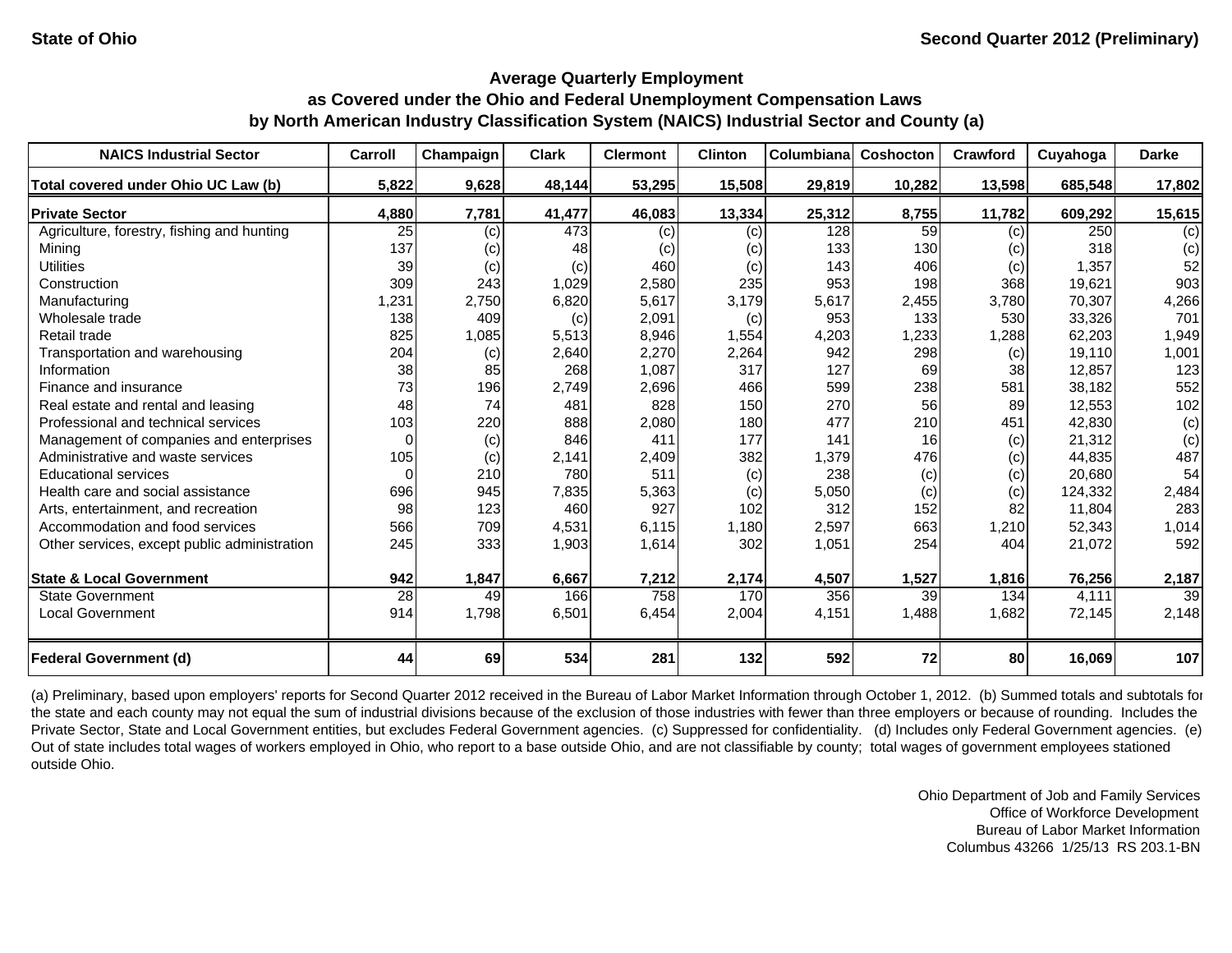| <b>NAICS Industrial Sector</b>               | <b>Defiance</b> | <b>Delaware</b> | Erie   | <b>Fairfield</b> | <b>Fayette</b> | <b>Franklin</b> | <b>Fulton</b> | Gallia | Geauga | Greene |
|----------------------------------------------|-----------------|-----------------|--------|------------------|----------------|-----------------|---------------|--------|--------|--------|
| Total covered under Ohio UC Law (b)          | 15,201          | 79,946          | 37,764 | 40,076           | 10,785         | 655,951         | 17,605        | 10,853 | 32,897 | 54,225 |
| <b>Private Sector</b>                        | 13,274          | 72,374          | 32,860 | 33,904           | 9,145          | 556,152         | 15,001        | 9,063  | 28,884 | 45,107 |
| Agriculture, forestry, fishing and hunting   | 46              | (c)             | (c)    | 32               | 84             | 369             | (c)           | (c)    | (c)    | (c)    |
| Mining                                       |                 | (c)             | (c)    | 42               |                | 311             | (c)           | (c)    | (c)    | (c)    |
| <b>Utilities</b>                             | (c)             | 146             | (c)    | 188              | (c)            | 2,277           | (c)           | 803    | (c)    | (c)    |
| Construction                                 | 375             | 2,542           | 1,001  | 1,656            | 214            | 19,914          | 673           | 253    | 1,912  | 1,391  |
| Manufacturing                                | 3,473           | 5,756           | 6,117  | 4,375            | 1,468          | 34,771          | 5,908         | 563    | 6,743  | 3,198  |
| Wholesale trade                              | (c)             | 2,375           | 944    | 810              | (c)            | 26,461          | 742           | 139    | 1,803  | 1,039  |
| Retail trade                                 | 2,383           | 10,837          | 4,482  | 6,686            | 2,438          | 66,546          | 1,636         | 1,400  | 4,287  | 9,662  |
| Transportation and warehousing               | 503             | 2,538           | (c)    | 745              | 1,103          | 32,988          | (c)           | 277    | (c)    | (c)    |
| Information                                  | 229             | 1,256           | 359    | 340              | 41             | 13,813          | 99            | 94     | 161    | 655    |
| Finance and insurance                        | 603             | 5,128           | 624    | 786              | 430            | 45,445          | 316           | 354    | 674    | 1,275  |
| Real estate and rental and leasing           | 81              | 591             | 268    | 385              | 53             | 10,196          | 66            | 49     | 223    | 482    |
| Professional and technical services          | 213             | 5,517           | 488    | 923              | (c)            | 43,247          | (c)           | (c)    | 1,035  | 7,364  |
| Management of companies and enterprises      | 89              | (c)             | 137    | 196              | (c)            | 19,307          | (c)           | (c)    | 95     | 267    |
| Administrative and waste services            | 491             | (c)             | 1,092  | 3,276            | 297            | 49,650          | 688           | 445    | 2,008  | 2,306  |
| <b>Educational services</b>                  | (c)             | 1,257           | 340    | 330              | (c)            | 14,223          | 67            | (c)    | 589    | 1,630  |
| Health care and social assistance            | (c)             | 5,790           | 5,032  | 6,486            | (c)            | 90,301          | 1,921         | (c)    | 4,047  | 5,454  |
| Arts, entertainment, and recreation          | 127             | 3,181           | 3,763  | 381              | 130            | 8,088           | 421           | 32     | 607    | 691    |
| Accommodation and food services              | 1,328           | 9,300           | 5,938  | 4,848            | 1,065          | 57,999          | 1,215         | 900    | 2,470  | 7,190  |
| Other services, except public administration | 538             | 2,145           | 864    | 1,418            | 186            | 20,245          | 312           | 326    | 1,314  | 1,352  |
| <b>State &amp; Local Government</b>          | 1,927           | 7,572           | 4,904  | 6,172            | 1,640          | 99,799          | 2,604         | 1,790  | 4,013  | 9,118  |
| <b>State Government</b>                      | 71              | 750             | 1,141  | 800              | 40             | 49,665          | 111           | 453    | 252    | (c)    |
| Local Government                             | 1,856           | 6,822           | 3,763  | 5,372            | 1,600          | 50,134          | 2,493         | 1,337  | 3,761  | (c)    |
| <b>Federal Government (d)</b>                | 88              | 227             | 295    | 239              | 48             | 13,137          | 88            | 84     | 133    | 14,068 |

(a) Preliminary, based upon employers' reports for Second Quarter 2012 received in the Bureau of Labor Market Information through October 1, 2012. (b) Summed totals and subtotals for the state and each county may not equal the sum of industrial divisions because of the exclusion of those industries with fewer than three employers or because of rounding. Includes the Private Sector, State and Local Government entities, but excludes Federal Government agencies. (c) Suppressed for confidentiality. (d) Includes only Federal Government agencies. (e) Out of state includes total wages of workers employed in Ohio, who report to a base outside Ohio, and are not classifiable by county; total wages of government employees stationed outside Ohio.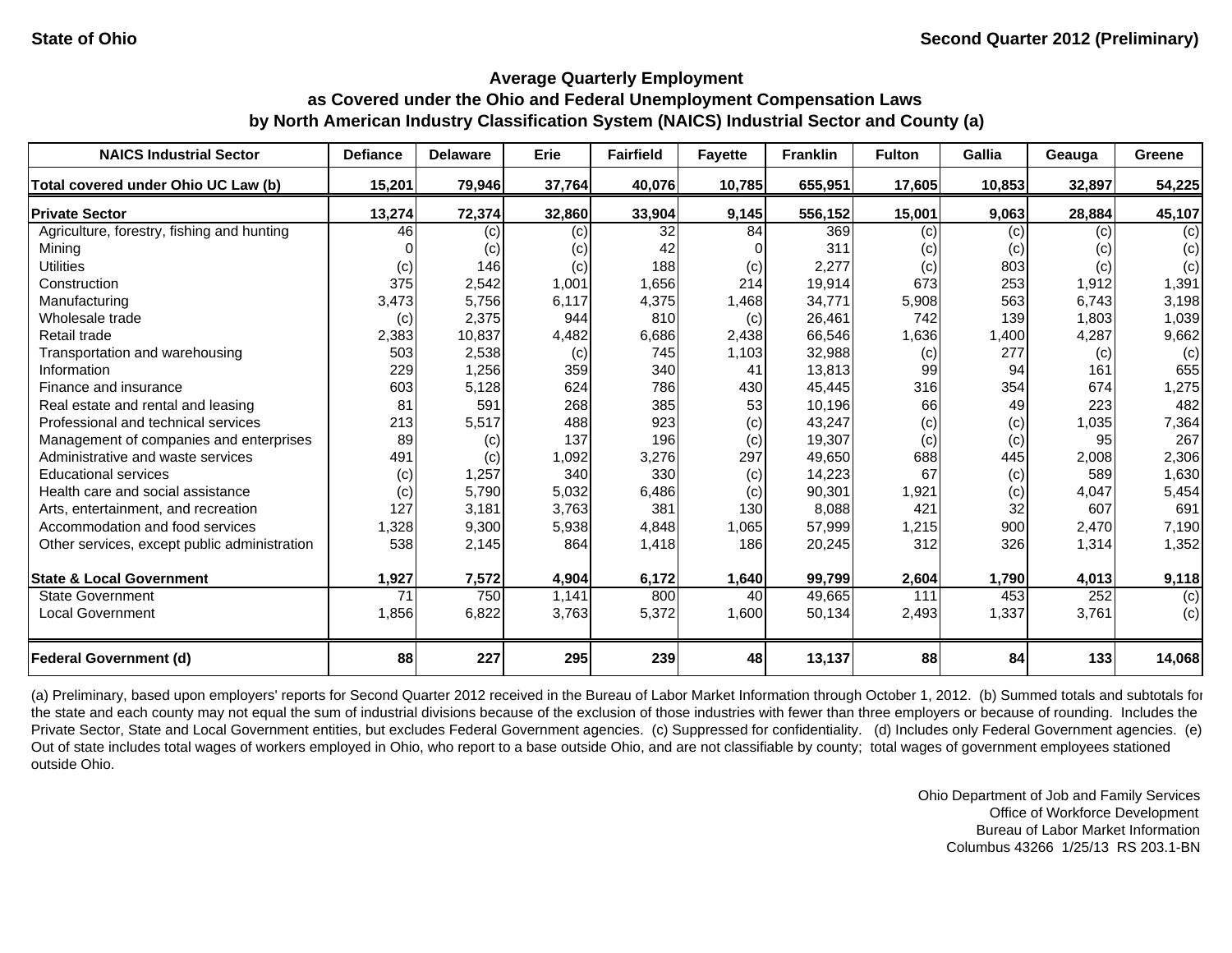| <b>NAICS Industrial Sector</b>               | <b>Guernsey</b> | <b>Hamilton</b> | <b>Hancock</b> | Hardin   | <b>Harrison</b> | Henry  | Highland | <b>Hocking</b> | <b>Holmes</b> | <b>Huron</b> |
|----------------------------------------------|-----------------|-----------------|----------------|----------|-----------------|--------|----------|----------------|---------------|--------------|
| Total covered under Ohio UC Law (b)          | 13,781          | 482,715         | 41,469         | 8,036    | 3,380           | 11,072 | 10,388   | 6,641          | 17,654        | 20,557       |
| <b>Private Sector</b>                        | 11,505          | 441,299         | 38,163         | 6,512    | 2,677           | 8,980  | 7,853    | 4,817          | 16,090        | 18,101       |
| Agriculture, forestry, fishing and hunting   | (c)             | 211             | 51             | 175      | 15              | (c)    | 30       | 28             | 201           | 481          |
| Mining                                       | (c)             | 113             | (c)            |          | 372             | (c)    | 39       | 149            | 98            | 0            |
| <b>Utilities</b>                             | 41              | 1,277           | 86             | 46       | 20              | (c)    | 71       | 13             | (c)           | (c)          |
| Construction                                 | 621             | 18,784          | (c)            | 133      | 116             | 570    | 274      | 273            | 1,619         | 1,461        |
| Manufacturing                                | 2,710           | 47,520          | 10,550         | 1,940    | 570             | 2,951  | 1,899    | 896            | 6,192         | 5,928        |
| Wholesale trade                              | 253             | 22,821          | 1,327          | 250      | 145             | (c)    | 221      | 52             | 697           | (c)          |
| Retail trade                                 | 1,821           | 43,957          | 4,941          | 940      | 264             | 1,283  | 1,557    | 806            | 2,015         | 2,075        |
| Transportation and warehousing               | 267             | 10,761          | 1,971          | 192      | 109             | 575    | 113      | 38             | (c)           | 844          |
| Information                                  | 96              | 7,991           | 368            | 61       | (c)             | 109    | 242      | 52             | 74            | 276          |
| Finance and insurance                        | 237             | 25,071          | 574            | 215      | 48              | 288    | 365      | 238            | 377           | 426          |
| Real estate and rental and leasing           | 81              | 6,315           | 367            | 64       | 78              | 70     | 76       | 95             | 44            | 104          |
| Professional and technical services          | 307             | 37,598          | 1,307          | 114      | 44              | (c)    | (c)      | 84             | (c)           | 372          |
| Management of companies and enterprises      | 90              | 31,617          | 621            | $\Omega$ | (c)             | (c)    | (c)      | $\Omega$       | (c)           | 55           |
| Administrative and waste services            | 338             | 32,757          | 2,137          | 60       | (c)             | 135    | 326      | 199            | 1,291         | 349          |
| <b>Educational services</b>                  | 60              | 11,162          | 983            | (c)      | 0               | 65     | 33       | 27             | (c)           | 248          |
| Health care and social assistance            | 2,439           | 79,376          | 4,709          | (c)      | 511             | 1,393  | 1,320    | 593            | (c)           | 2,412        |
| Arts, entertainment, and recreation          | 52              | 8,998           | 273            | 90       | 42              | 16     | 42       | 49             | 124           | 207          |
| Accommodation and food services              | 1,545           | 39,637          | 3,933          | 797      | 211             | 559    | 834      | 969            | 1,215         | 1,636        |
| Other services, except public administration | 323             | 15,331          | 1,278          | 214      | (c)             | 449    | 258      | 255            | 260           | 603          |
| <b>State &amp; Local Government</b>          | 2,276           | 41,416          | 3,306          | 1,524    | 703             | 2,092  | 2,535    | 1,824          | 1,564         | 2,456        |
| <b>State Government</b>                      | 563             | 8,137           | 241            | 34       | 44              | 46     | 106      | 341            | 34            | 69           |
| <b>Local Government</b>                      | 1,713           | 33,279          | 3,065          | 1,490    | 659             | 2,046  | 2,429    | 1,483          | 1,530         | 2,387        |
| <b>Federal Government (d)</b>                | 125             | 8,950           | 152            | 73       | 51              | 74     | 99       | 44             | 65            | 129          |

(a) Preliminary, based upon employers' reports for Second Quarter 2012 received in the Bureau of Labor Market Information through October 1, 2012. (b) Summed totals and subtotals for the state and each county may not equal the sum of industrial divisions because of the exclusion of those industries with fewer than three employers or because of rounding. Includes the Private Sector, State and Local Government entities, but excludes Federal Government agencies. (c) Suppressed for confidentiality. (d) Includes only Federal Government agencies. (e) Out of state includes total wages of workers employed in Ohio, who report to a base outside Ohio, and are not classifiable by county; total wages of government employees stationed outside Ohio.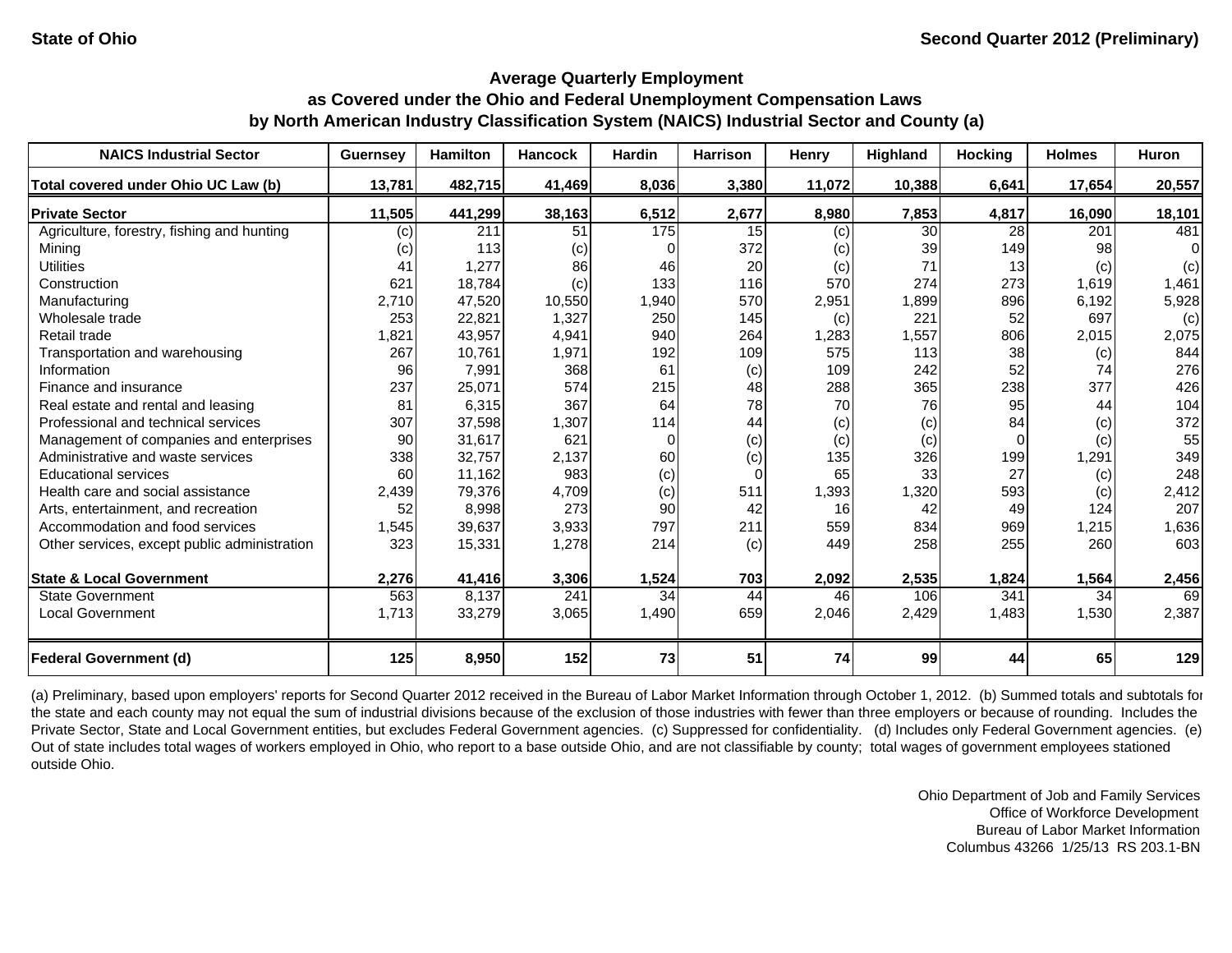| <b>NAICS Industrial Sector</b>               | <b>Jackson</b> | <b>Jefferson</b> | Knox   | Lake   | Lawrence | Licking | Logan  | Lorain | Lucas   | <b>Madison</b> |
|----------------------------------------------|----------------|------------------|--------|--------|----------|---------|--------|--------|---------|----------------|
| Total covered under Ohio UC Law (b)          | 10,436         | 22,032           | 19,101 | 94,661 | 12,268   | 52,190  | 18,167 | 94,894 | 200,196 | 14,263         |
| <b>Private Sector</b>                        | 8,941          | 18,630           | 16,397 | 83,067 | 9,488    | 44,659  | 15,988 | 80,336 | 176,121 | 11,176         |
| Agriculture, forestry, fishing and hunting   | 64             | (c)              | 89     | 1,136  |          | 483     | 104    | 1,066  | 360     | 214            |
| Mining                                       | 216            | (c)              | 93     | 190    | (c)      | 116     | 31     | 11     | 116     | 0              |
| <b>Utilities</b>                             | (c)            | 942              | 48     | 1,277  | 95       | 193     | 32     | 352    | 457     | (c)            |
| Construction                                 | 322            | 861              | 618    | 3,840  | 948      | 2,360   | 507    | 3,889  | 8,258   | 418            |
| Manufacturing                                | 2,981          | 1,688            | 4,645  | 20,458 | (c)      | 6,250   | 4,929  | 17,221 | 20,878  | 2,784          |
| Wholesale trade                              | 188            | 553              | 405    | 3,452  | 233      | 1,750   | 447    | 2,959  | 6,564   | (c)            |
| Retail trade                                 | 1,400          | 3,002            | 2,126  | 12,606 | 1,997    | 8,023   | 1,677  | 12,824 | 23,895  | 1,837          |
| Transportation and warehousing               | (c)            | 1,215            | 241    | 1,138  | 596      | 1,585   | 1,667  | 1,708  | 6,076   | 1,404          |
| Information                                  | 73             | 542              | 185    | 875    | 67       | 389     | 83     | 723    | 2,636   | 55             |
| Finance and insurance                        | 272            | 393              | 377    | 1,794  | 289      | 2,578   | 292    | 1,974  | 5,359   | 150            |
| Real estate and rental and leasing           | 70             | 262              | 113    | 831    | 90       | 395     | 151    | 838    | 2,185   | 77             |
| Professional and technical services          | 109            | 337              | 321    | 2,818  | 196      | 1,904   | 619    | 2,173  | 8,701   | 583            |
| Management of companies and enterprises      | 44             | 22               | 112    | 1,066  | 50       | 1,046   | 87     | 1,552  | 4,108   | (c)            |
| Administrative and waste services            | 613            | 823              | 515    | 4,836  | 329      | 2,642   | 1,459  | 5,066  | 13,449  | (c)            |
| <b>Educational services</b>                  | 42             | (c)              | 1,223  | 1,830  | 63       | 822     | 47     | 2,412  | 3.804   | (c)            |
| Health care and social assistance            | 1,258          | (c)              | 3,030  | 11,485 | 2,485    | 6,556   | 1,926  | 12,844 | 38,832  | (c)            |
| Arts, entertainment, and recreation          | 24             | 279              | 150    | 1,246  | 29       | 694     | 115    | 1,222  | 4,250   | 45             |
| Accommodation and food services              | 859            | 1,804            | 1,590  | 9,098  | 1,074    | 5,373   | 1,255  | 8,459  | 19,442  | 1,086          |
| Other services, except public administration | 279            | 669              | 514    | 3,092  | 315      | 1,500   | 560    | 3,042  | 6,751   | 187            |
| <b>State &amp; Local Government</b>          | 1,495          | 3,402            | 2,704  | 11,594 | 2,780    | 7,531   | 2,179  | 14,558 | 24,075  | 3,087          |
| <b>State Government</b>                      | 145            | 69               | 369    | 90     | 323      | 799     | 84     | 1,095  | 6,904   | 1,301          |
| <b>Local Government</b>                      | 1,350          | 3,333            | 2,335  | 11,504 | 2,457    | 6,732   | 2,095  | 13,463 | 17,171  | 1,786          |
| <b>Federal Government (d)</b>                | 68             | 193              | 104    | 443    | 123      | 426     | 126    | 1,117  | 1,983   | 71             |

(a) Preliminary, based upon employers' reports for Second Quarter 2012 received in the Bureau of Labor Market Information through October 1, 2012. (b) Summed totals and subtotals for the state and each county may not equal the sum of industrial divisions because of the exclusion of those industries with fewer than three employers or because of rounding. Includes the Private Sector, State and Local Government entities, but excludes Federal Government agencies. (c) Suppressed for confidentiality. (d) Includes only Federal Government agencies. (e) Out of state includes total wages of workers employed in Ohio, who report to a base outside Ohio, and are not classifiable by county; total wages of government employees stationed outside Ohio.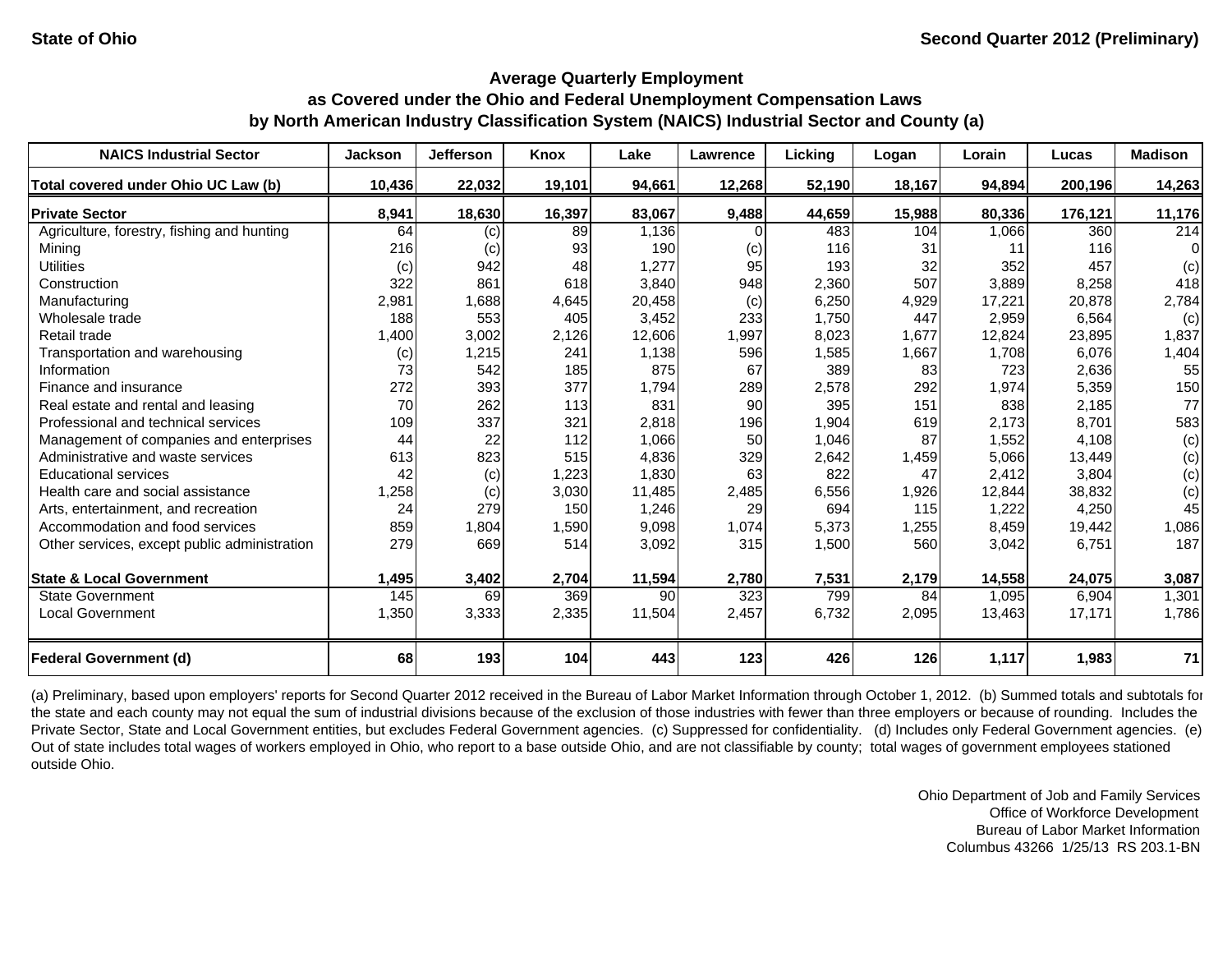| <b>NAICS Industrial Sector</b>               | <b>Mahoning</b> | <b>Marion</b> | <b>Medina</b> | <b>Meigs</b> | <b>Mercer</b> | Miami  | <b>Monroe</b> | <b>Montgomery</b> | Morgan | <b>Morrow</b> |
|----------------------------------------------|-----------------|---------------|---------------|--------------|---------------|--------|---------------|-------------------|--------|---------------|
| Total covered under Ohio UC Law (b)          | 96,746          | 24,203        | 58,263        | 3,497        | 18,063        | 39,056 | 3,715         | 240,407           | 2,484  | 4,851         |
| <b>Private Sector</b>                        | 84,615          | 20,443        | 51,586        | 2,440        | 15,485        | 34,342 | 2,918         | 212,570           | 1,842  | 3,299         |
| Agriculture, forestry, fishing and hunting   | 154             | (c)           | 187           | 82           | (c)           | (c)    | 22            | 228               | (c)    | (c)           |
| Mining                                       | 216             | (c)           | 27            | 209          | (c)           | (c)    | 119           | 29                | (c)    | (c)           |
| <b>Utilities</b>                             | 362             | 109           | (c)           | (c)          | (c)           | (c)    | 31            | 958               | (c)    | (c)           |
| Construction                                 | 4,353           | 594           | 3,164         | 217          | 856           | 1,543  | (c)           | 7,906             | 43     | 217           |
| Manufacturing                                | 9,118           | 5,874         | 8,866         | 134          | 5,555         | 9,671  | (c)           | 25,606            | 514    | 824           |
| Wholesale trade                              | 4,287           | 708           | 2,773         | 49           | (c)           | 1,957  | 70            | 8,668             | 126    | 124           |
| Retail trade                                 | 12,553          | 2,758         | 8,872         | 562          | 1,994         | 4,764  | 400           | 24,011            | 274    | 553           |
| Transportation and warehousing               | 3,465           | 566           | (c)           | (c)          | 957           | (c)    | 207           | 7,200             | (c)    | (c)           |
| Information                                  | 1,192           | 737           | 324           | (c)          | 169           | 156    | (c)           | 7,699             | 25     | 22            |
| Finance and insurance                        | 2,317           | 369           | 1,046         | 125          | 611           | 743    | (c)           | 9,765             | 85     | 81            |
| Real estate and rental and leasing           | 879             | 268           | 695           | 14           | 93            | 272    | (c)           | 2,981             | 18     | 29            |
| Professional and technical services          | 2,949           | 292           | 2,138         | (c)          | (c)           | (c)    | (c)           | 11,980            | (c)    | (c)           |
| Management of companies and enterprises      | 1,188           | 127           | 2,834         | (c)          | (c)           | (c)    | $\Omega$      | 4,119             | (c)    | (c)           |
| Administrative and waste services            | 8,772           | 1,023         | 2,862         | 87           | 368           | 2,152  | 48            | 15,610            | 70     | 79            |
| <b>Educational services</b>                  | 1.144           | 116           | 408           | (c)          | (c)           | 141    | (c)           | 6,546             |        | (c)           |
| Health care and social assistance            | 17,753          | 4,017         | 6,932         | (c)          | (c)           | 4,130  | (c)           | 46,355            | 382    | (c)           |
| Arts, entertainment, and recreation          | 1,151           | 140           | 935           | (c)          | 98            | 316    |               | 2,685             | (c)    | 68            |
| Accommodation and food services              | 9,659           | 1,889         | 5,289         | (c)          | 1,225         | 3,798  | 135           | 22,578            | (c)    | 420           |
| Other services, except public administration | 3,104           | 704           | 1,531         | (c)          | 624           | 1,278  | 150           | 7,646             | 45     | 93            |
| <b>State &amp; Local Government</b>          | 12,131          | 3,760         | 6,677         | 1,057        | 2,578         | 4,714  | 797           | 27,837            | 642    | 1,552         |
| <b>State Government</b>                      | 2,897           | 703           | 103           | 41           | 152           | 137    | 32            | 1,350             | 58     | 68            |
| <b>Local Government</b>                      | 9,234           | 3,057         | 6,574         | 1,016        | 2,426         | 4,577  | 765           | 26,487            | 584    | 1,484         |
| <b>Federal Government (d)</b>                | 1,293           | 117           | 304           | 72           | 99            | 185    | 49            | 4,150             | 34     | 51            |

(a) Preliminary, based upon employers' reports for Second Quarter 2012 received in the Bureau of Labor Market Information through October 1, 2012. (b) Summed totals and subtotals for the state and each county may not equal the sum of industrial divisions because of the exclusion of those industries with fewer than three employers or because of rounding. Includes the Private Sector, State and Local Government entities, but excludes Federal Government agencies. (c) Suppressed for confidentiality. (d) Includes only Federal Government agencies. (e) Out of state includes total wages of workers employed in Ohio, who report to a base outside Ohio, and are not classifiable by county; total wages of government employees stationed outside Ohio.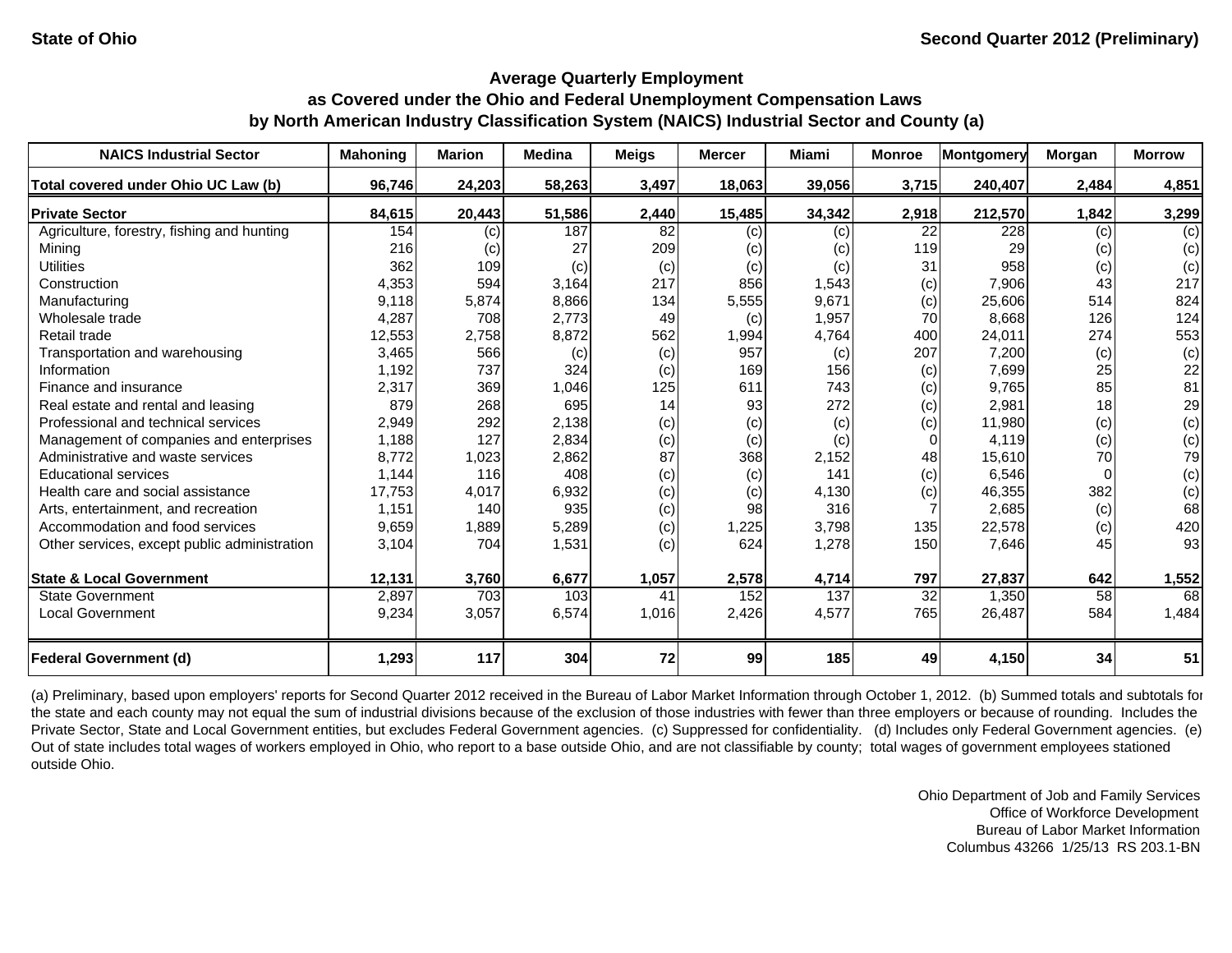| <b>NAICS Industrial Sector</b>               | <b>Muskingum</b> | <b>Noble</b> | <b>Ottawa</b> | Paulding | <b>Perry</b> | Pickaway | <b>Pike</b> | Portage | <b>Preble</b> | Putnam   |
|----------------------------------------------|------------------|--------------|---------------|----------|--------------|----------|-------------|---------|---------------|----------|
| Total covered under Ohio UC Law (b)          | 32,279           | 2,879        | 14,019        | 4,752    | 5,583        | 13,616   | 8,511       | 51,761  | 10,295        | 11,348   |
| <b>Private Sector</b>                        | 27,178           | 1,915        | 11,948        | 3,666    | 3,999        | 9,766    | 7,141       | 40,070  | 8,444         | 9,640    |
| Agriculture, forestry, fishing and hunting   | 26               | (c)          | (c)           | 432      | (c)          | (c)      | (c)         | 175     | (c)           | (c)      |
| Mining                                       | 435              | (c)          | (c)           | 16       | (c)          | (c)      | (c)         | 184     | (c)           | (c)      |
| <b>Utilities</b>                             | 209              | 13           | (c)           | (c)      | 30           | 32       | (c)         | (c)     | (c)           | (c)      |
| Construction                                 | 1,001            | 106          | 490           | 122      | 375          | 576      | 511         | 1,769   | 261           | 875      |
| Manufacturing                                | 3,011            | 190          | 2,238         | 1,308    | 744          | 2,469    | 1,693       | 10,165  | 2,599         | 3,094    |
| Wholesale trade                              | 780              | 117          | (c)           | 197      | 81           | 349      | 189         | 2,939   | 289           | 415      |
| Retail trade                                 | 4,688            | 263          | 1,633         | 408      | 687          | 1,494    | 941         | 6,256   | 1,481         | 1,148    |
| Transportation and warehousing               | 1,334            | 77           | 378           | (c)      | 50           | 296      | (c)         | (c)     | (c)           | (c)      |
| Information                                  | 527              | 12           | 83            | 21       | 29           | 43       | 31          | 282     | 27            | 50       |
| Finance and insurance                        | 767              | 92           | 302           | 92       | 151          | 284      | 198         | 745     | 222           | 328      |
| Real estate and rental and leasing           | 205              |              | 129           | 19       | 21           | 90       | 25          | 546     | 71            | 30       |
| Professional and technical services          | 550              | 48           | (c)           | 45       | (c)          | (c)      | 257         | 1,391   | (c)           | 169      |
| Management of companies and enterprises      | 98               | (c)          | (c)           | $\Omega$ | (c)          | (c)      | $\Omega$    | 881     | (c)           | $\Omega$ |
| Administrative and waste services            | 1,240            | (c)          | 219           | 64       | 100          | 494      | 640         | 1,535   | 389           | 451      |
| <b>Educational services</b>                  | 649              | 0            | 48            | (c)      | (c)          |          | (c)         | 611     | (c)           | 132      |
| Health care and social assistance            | 6,630            | 416          | 1,611         | (c)      | (c)          | 1,708    | (c)         | 3,947   | (c)           | 972      |
| Arts, entertainment, and recreation          | 438              | (c)          | 738           | (c)      | 39           | 143      | (c)         | 945     | 56            | 98       |
| Accommodation and food services              | 3,263            | (c)          | 2,184         | (c)      | 412          | 1,055    | (c)         | 5,049   | 977           | 853      |
| Other services, except public administration | 1,327            | 68           | 380           | 111      | 156          | 274      | 157         | 1,481   | 339           | 462      |
| <b>State &amp; Local Government</b>          | 5,101            | 964          | 2,071         | 1,086    | 1,584        | 3,850    | 1,370       | 11,691  | 1,851         | 1,708    |
| <b>State Government</b>                      | 365              | 485          | 167           | 31       | 37           | 1,342    | 92          | 4,155   | 80            | 41       |
| <b>Local Government</b>                      | 4,736            | 479          | 1,904         | 1,055    | 1,547        | 2,508    | 1,278       | 7,536   | 1,771         | 1,667    |
| <b>Federal Government (d)</b>                | 234              | 25           | 177           | 48       | 61           | 88       | 76          | 295     | 77            | 75       |

(a) Preliminary, based upon employers' reports for Second Quarter 2012 received in the Bureau of Labor Market Information through October 1, 2012. (b) Summed totals and subtotals for the state and each county may not equal the sum of industrial divisions because of the exclusion of those industries with fewer than three employers or because of rounding. Includes the Private Sector, State and Local Government entities, but excludes Federal Government agencies. (c) Suppressed for confidentiality. (d) Includes only Federal Government agencies. (e) Out of state includes total wages of workers employed in Ohio, who report to a base outside Ohio, and are not classifiable by county; total wages of government employees stationed outside Ohio.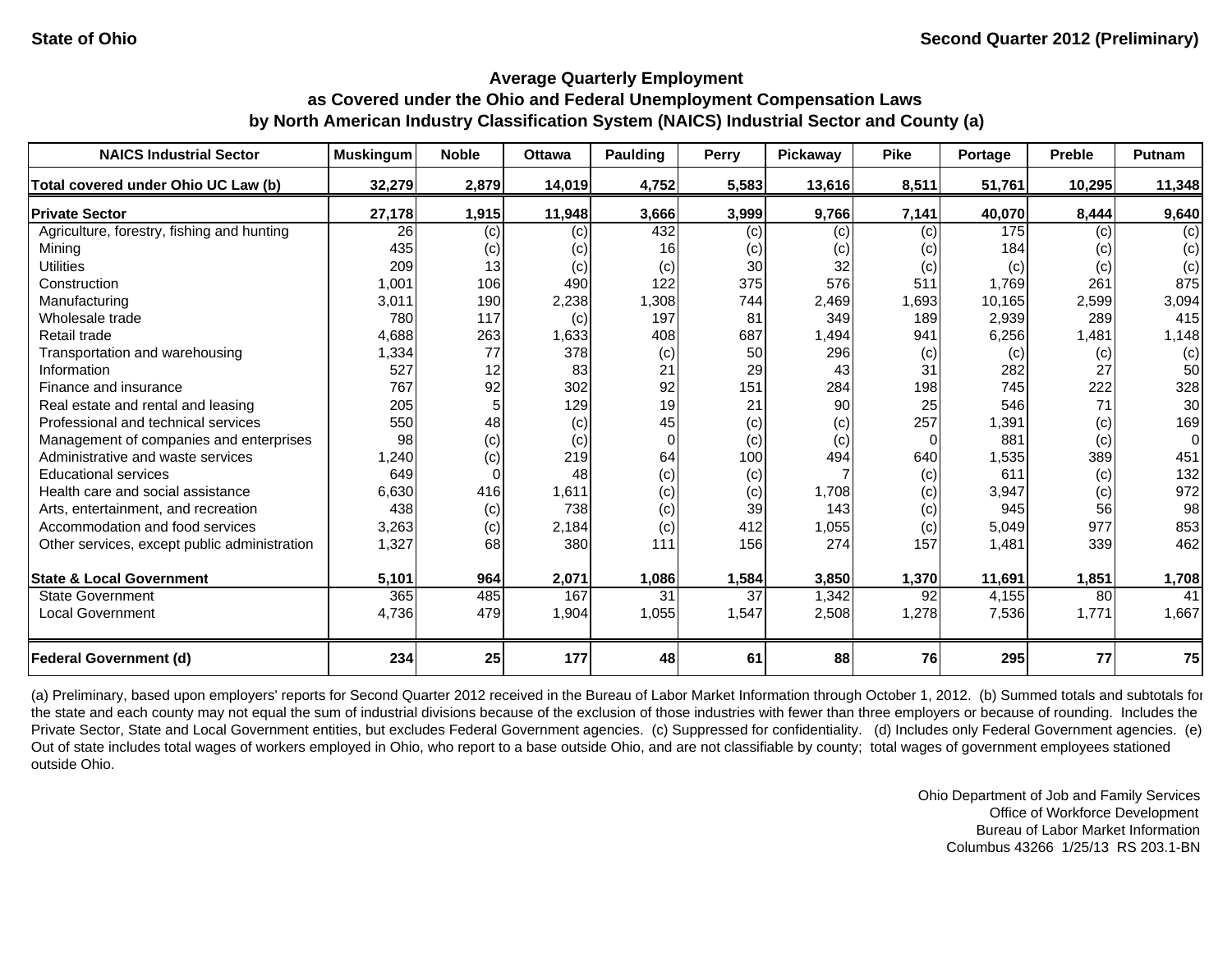| <b>NAICS Industrial Sector</b>               | <b>Richland</b> | <b>Ross</b> | <b>Sandusky</b> | <b>Scioto</b> | <b>Seneca</b> | <b>Shelby</b> | <b>Stark</b> | <b>Summit</b> | <b>Trumbull</b> | <b>Tuscarawas</b> |
|----------------------------------------------|-----------------|-------------|-----------------|---------------|---------------|---------------|--------------|---------------|-----------------|-------------------|
| Total covered under Ohio UC Law (b)          | 50,584          | 25,509      | 25,841          | 23,214        | 18,778        | 25,473        | 153,544      | 255,068       | 70,815          | 34,797            |
| <b>Private Sector</b>                        | 43,389          | 20,806      | 22,616          | 18,557        | 16,097        | 23,042        | 135,725      | 227,775       | 61,752          | 30,166            |
| Agriculture, forestry, fishing and hunting   | 107             | 79          | (c)             | (c)           | 92            | 100           | 285          | 104           | 131             | 155               |
| Mining                                       | 17              | 22          | (c)             | (c)           | 128           |               | 450          | 50            | 48              | 489               |
| <b>Utilities</b>                             | (c)             | 173         | 58              | 102           | 107           | (c)           | 616          | 1.003         | 129             | 78                |
| Construction                                 | 2,050           | 638         | 922             | 709           | 1,109         | 1,368         | 6,354        | 9,292         | 2.769           | 1,216             |
| Manufacturing                                | 9,243           | 4,546       | 8,337           | 1,559         | 3,711         | 10,561        | 25,544       | 29,531        | 14,124          | 7,361             |
| Wholesale trade                              | 1,735           | 521         | 579             | 298           | 657           | 1,482         | 6,079        | 13,516        | 2,033           | 1,534             |
| Retail trade                                 | 6,811           | 3,827       | 2,643           | 2,992         | 2,089         | 1,921         | 19,144       | 28,961        | 9,683           | 4,387             |
| Transportation and warehousing               | (c)             | 655         | 607             | 525           | 574           | (c)           | 2,668        | 7,793         | 2,209           | 951               |
| Information                                  | 955             | 376         | 157             | 193           | 234           | 130           | 1,655        | 3,394         | 596             | 273               |
| Finance and insurance                        | 1,091           | 471         | 485             | 494           | 489           | 352           | 5,757        | 8,558         | 1,448           | 698               |
| Real estate and rental and leasing           | 388             | 137         | 301             | 232           | 55            | 117           | 1,424        | 2,474         | 973             | 301               |
| Professional and technical services          | 994             | 384         | 354             | 589           | 369           | (c)           | 4,238        | 13,087        | 1,539           | 877               |
| Management of companies and enterprises      | 55              | 220         | 192             | 44            | 253           | (c)           | 1,236        | 14,438        | 862             | 115               |
| Administrative and waste services            | 4,213           | 977         | 1,063           | 699           | 419           | 1,665         | 7,600        | 17,171        | 4,216           | 1,627             |
| <b>Educational services</b>                  | 505             | 163         | (c)             | 289           | 1,022         | (c)           | 2,914        | 3,738         | 449             | 172               |
| Health care and social assistance            | 7,556           | 4,272       | (c)             | 6,634         | 2,409         | (c)           | 27,515       | 41,914        | 10,946          | 5,065             |
| Arts, entertainment, and recreation          | 542             | 221         | 375             | 118           | 158           | 100           | 1,872        | 3,643         | 833             | 379               |
| Accommodation and food services              | 4,566           | 2,574       | 2,060           | 2,524         | 1,562         | 1,373         | 14,683       | 20,955        | 6,482           | 3,388             |
| Other services, except public administration | 1,444           | 547         | 777             | 514           | 660           | 579           | 5,690        | 8,152         | 2,281           | 1,099             |
| <b>State &amp; Local Government</b>          | 7,195           | 4,703       | 3,225           | 4,657         | 2,681         | 2,431         | 17,819       | 27,293        | 9,063           | 4,631             |
| <b>State Government</b>                      | 1,434           | 1,563       | 108             | 1,440         | 343           | 283           | 1,501        | 5,011         | 723             | 461               |
| <b>Local Government</b>                      | 5,761           | 3,140       | 3,117           | 3,217         | 2,338         | 2,148         | 16,318       | 22,282        | 8,340           | 4,170             |
| <b>Federal Government (d)</b>                | 599             | 1,574       | 105             | 181           | 117           | 80            | 1,049        | 1,946         | 512             | 242               |

(a) Preliminary, based upon employers' reports for Second Quarter 2012 received in the Bureau of Labor Market Information through October 1, 2012. (b) Summed totals and subtotals for the state and each county may not equal the sum of industrial divisions because of the exclusion of those industries with fewer than three employers or because of rounding. Includes the Private Sector, State and Local Government entities, but excludes Federal Government agencies. (c) Suppressed for confidentiality. (d) Includes only Federal Government agencies. (e) Out of state includes total wages of workers employed in Ohio, who report to a base outside Ohio, and are not classifiable by county; total wages of government employees stationed outside Ohio.